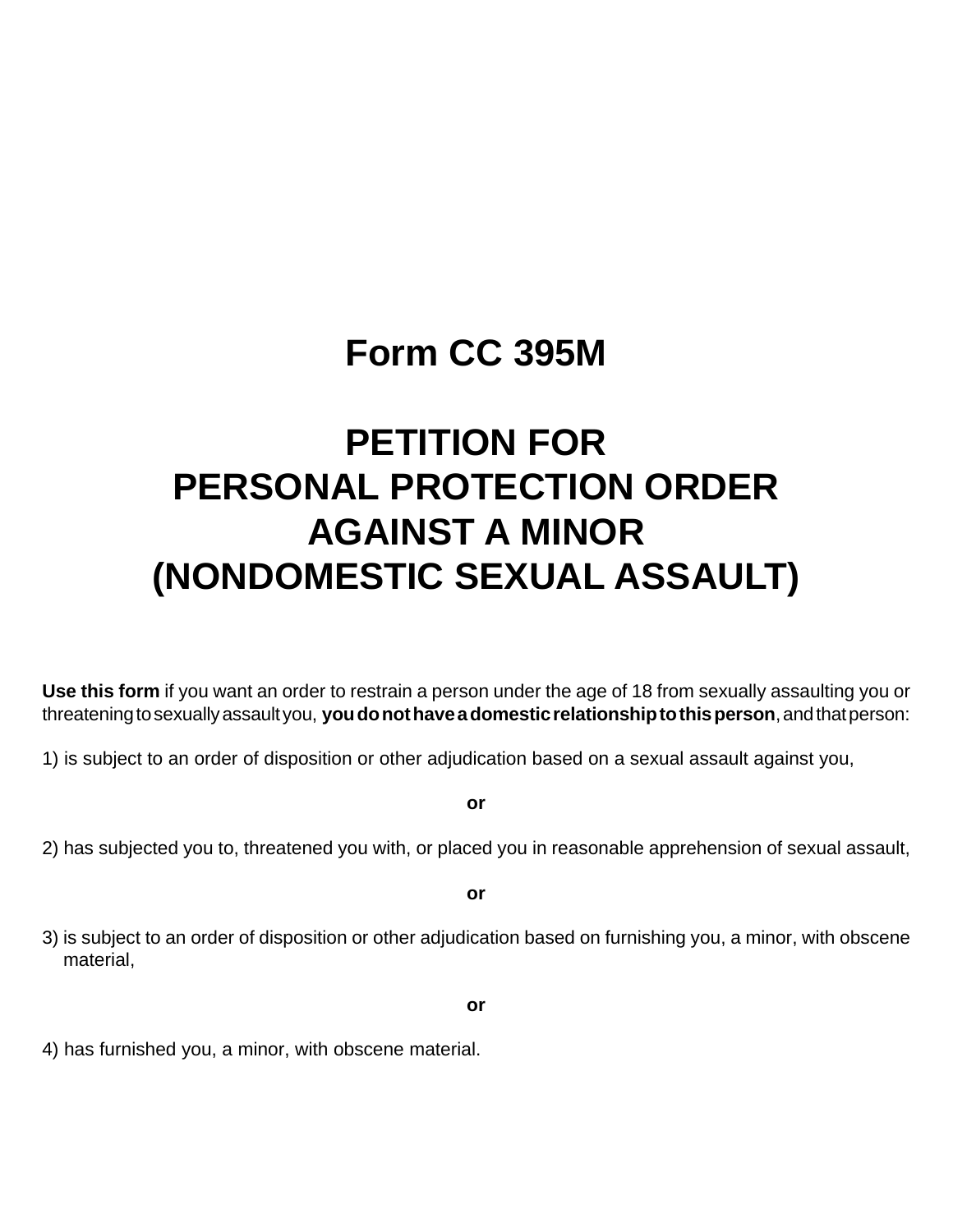### **INSTRUCTIONS FOR COMPLETING "PETITION FOR PERSONAL PROTECTION ORDER AGAINST A MINOR (NONDOMESTIC SEXUAL ASSAULT)"**

## **Please print neatly. Press firmly because you are printing on five copies.**

By filling in this form, you are asking for a personal protection order that tells the respondent not to do certain things you don't want him or her to do. **If you are in immediate danger,** you should ask the judge for an "ex parte" order, which will be issued without waiting for a hearing. Items A through G must be completed before your petition can be filed with the court. Please read the instruction for each item. Then fill in the correct information for that item on the form.

- **A** Write **your** name, address, and telephone number in the "Petitioner" box. If you are under 18 years of age, write in your date of birth. Write the name, address, and telephone number and date of birth or age of the person you want restrained in the "Respondent" box. **If you want the address and telephone number where you live to be kept from the respondent, do not write that address here. Put in the address of a relative or friend or a post office box where the court can contact you.**
- **B** Check in item 2.a. whether there is a pending action between you and the respondent. If there is, fill in the case number, the name of the court, the county, and the state or province where the action was filed, and the name of the judge.

Check in item 2.b. whether there are any court orders or judgments between you and the respondent. If there are, fill in the case number, the name of the court, the county, and the state or province where the order or judgment was entered, and the name of the judge that signed the order.

- **C** Check the box that explains why you need a personal protection order. **If you checked item 3.c. or 3.d., explain in** as much **detail** as possible why you are asking for a personal protection order. Describe what has happened, what has been threatened, or what obscene material has been furnished to you, so the judge has enough facts to decide if a personal protection order should be signed. Include dates and places. Write on a separate sheet of paper and attach it to this form.
- **D Check only those boxes** you need because you must be able to convince the judge you need all the protection you are requesting.
- **E** An "ex parte order" means you do not have to let the other party know in advance that you are asking the court for an order and you do not have to wait for a court hearing to get the order. Check the box for an "ex parte order" if you believe the other party might hurt you or threaten you if he or she found out you were getting an ex parte personal protection order.

If you do not check the box for an ex parte order, you must have a court hearing. Fill out form CC 381.

- **F**) If you are under 18 years old, you may need an adult (called a "next friend") to petition for you. Check this box if you have a next friend helping you file this form, and have the next friend sign the petition.
- **G** Write in today's date and sign the form. Hand the form to the county clerk. The clerk will fill in the rest of the information and will give you your copies.

**NOTE:** There are only five copies of this form. You will need to make extra copies of this form for each parent, guardian, or custodian of the respondent.

**You must read the booklet "Instructions for Personal Protection Orders" for directions on the legal process.**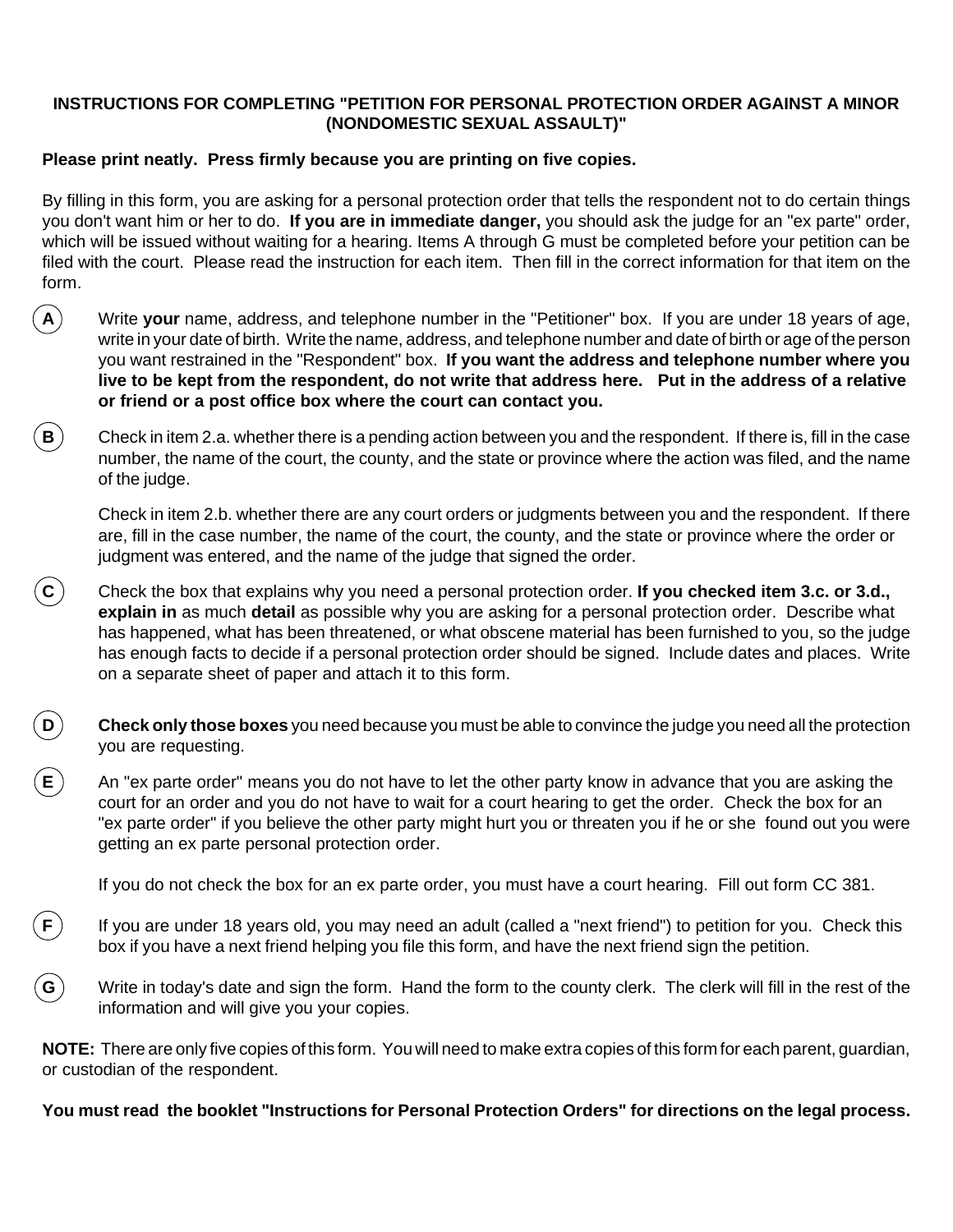|                | Approved, SCAO                                                                                                                                                                                                                                                                                                                                                                                                                                                                                                                                                                                                                                                                                                                                                                                                                                                                                                                             | Original - Court                                                 | 1st copy - Judge/Assignment clerk (green)<br>2nd copy - Respondent (blue) |  |                                      | 3rd copy - Petitioner (pink)<br>4th copy - Return (yellow)                 |                          |
|----------------|--------------------------------------------------------------------------------------------------------------------------------------------------------------------------------------------------------------------------------------------------------------------------------------------------------------------------------------------------------------------------------------------------------------------------------------------------------------------------------------------------------------------------------------------------------------------------------------------------------------------------------------------------------------------------------------------------------------------------------------------------------------------------------------------------------------------------------------------------------------------------------------------------------------------------------------------|------------------------------------------------------------------|---------------------------------------------------------------------------|--|--------------------------------------|----------------------------------------------------------------------------|--------------------------|
| 30th           | <b>STATE OF MICHIGAN</b><br><b>JUDICIAL CIRCUIT</b>                                                                                                                                                                                                                                                                                                                                                                                                                                                                                                                                                                                                                                                                                                                                                                                                                                                                                        | PETITION FOR PERSONAL PROTECTION<br><b>ORDER AGAINST A MINOR</b> |                                                                           |  |                                      | <b>CASE NO.</b>                                                            |                          |
| Ingham         | <b>COUNTY</b>                                                                                                                                                                                                                                                                                                                                                                                                                                                                                                                                                                                                                                                                                                                                                                                                                                                                                                                              | (NONDOMESTIC SEXUAL ASSAULT)                                     |                                                                           |  |                                      |                                                                            | PJ                       |
|                | <b>Court address</b>                                                                                                                                                                                                                                                                                                                                                                                                                                                                                                                                                                                                                                                                                                                                                                                                                                                                                                                       |                                                                  |                                                                           |  |                                      |                                                                            | Court telephone no.      |
|                | 313 West Kalamazoo Street, Lansing, MI 48933                                                                                                                                                                                                                                                                                                                                                                                                                                                                                                                                                                                                                                                                                                                                                                                                                                                                                               |                                                                  |                                                                           |  |                                      | $(517)$ 483-6500                                                           |                          |
| $\bf (A)$      | Petitioner's name                                                                                                                                                                                                                                                                                                                                                                                                                                                                                                                                                                                                                                                                                                                                                                                                                                                                                                                          | <b>DOB</b>                                                       |                                                                           |  |                                      | Respondent's name, address, and telephone no.                              | DOB or age               |
|                | Address and telephone no. where court can reach petitioner                                                                                                                                                                                                                                                                                                                                                                                                                                                                                                                                                                                                                                                                                                                                                                                                                                                                                 |                                                                  | $\mathbf v$                                                               |  |                                      |                                                                            |                          |
| $(\mathbf{B})$ | 1. The petitioner and the respondent have never been husband and wife, resided in the same household together, had a child<br>in common, or had a dating relationship with one another. The respondent is not the unemancipated minor child of the<br>petitioner. The petitioner is not the unemancipated minor child of the respondent. The respondent is between 10 and 17 years<br>of age.<br>2. a. There $\Box$ are<br>are not<br>Case number                                                                                                                                                                                                                                                                                                                                                                                                                                                                                          | Name of court, county, and state or province                     |                                                                           |  | Name of judge                        | other pending actions in this or any other court regarding the parties.    |                          |
|                |                                                                                                                                                                                                                                                                                                                                                                                                                                                                                                                                                                                                                                                                                                                                                                                                                                                                                                                                            |                                                                  |                                                                           |  |                                      |                                                                            |                          |
|                | b. There $\Box$ are<br>are not<br>Case number                                                                                                                                                                                                                                                                                                                                                                                                                                                                                                                                                                                                                                                                                                                                                                                                                                                                                              | Name of court, county, and state or province                     |                                                                           |  | Name of judge                        | orders/judgments entered by this or any other court regarding the parties. |                          |
| $\mathbf C$    | 3. I need a personal protection order because                                                                                                                                                                                                                                                                                                                                                                                                                                                                                                                                                                                                                                                                                                                                                                                                                                                                                              |                                                                  |                                                                           |  |                                      |                                                                            |                          |
|                | case number in item 2.a.)<br>$\Box$ b. I am a minor and the minor respondent is subject to an order of disposition or other adjudication based on furnishing<br>obscene material to me in violation of MCL 750.142 or a substantially similar law from another jurisdiction (insert case<br>number in item 2.a.).<br>$\Box$ c. I have a reasonable apprehension of sexual assault because the minor respondent has sexually assaulted me or<br>threatened me with sexual assault. Explain what has happened (attach additional sheets).<br>$\Box$ d. I am a minor and the minor respondent has furnished obscene material to me. Explain what has happened (attach additional<br>sheets).<br>4. I make this petition under the authority of MCL 600.2950a(2) and ask the court to grant a personal protection order prohibiting<br>the minor respondent from<br>$\Box$ entering onto property where I live.<br>entering onto property at _ |                                                                  |                                                                           |  |                                      |                                                                            |                          |
|                | $\Box$ threatening to sexually assault, kill, or physically injure me or another named person $\Box$                                                                                                                                                                                                                                                                                                                                                                                                                                                                                                                                                                                                                                                                                                                                                                                                                                       |                                                                  |                                                                           |  |                                      |                                                                            |                          |
|                | purchasing or possessing a firearm.<br>$\Box$ interfering with my efforts to remove my children or personal property from premises that are solely owned or leased by<br>the minor respondent.<br>$\Box$ interfering with me at my place of employment or education, or engaging in conduct that impairs my employment or<br>educational relationship or environment.<br>$\Box$ following me or appearing within my sight.                                                                                                                                                                                                                                                                                                                                                                                                                                                                                                                 |                                                                  |                                                                           |  |                                      |                                                                            |                          |
|                | approaching or confronting me in a public place or on private property.<br>appearing at my workplace or residence.<br>entering onto or remaining on property owned, leased, or occupied by me.<br>contacting me by telephone.<br>sending mail or electronic communications to me.                                                                                                                                                                                                                                                                                                                                                                                                                                                                                                                                                                                                                                                          |                                                                  |                                                                           |  |                                      |                                                                            |                          |
|                | placing an object on or delivering an object to property owned, leased, or occupied by me.<br>posting an electronic message with the intent to cause others to contact me in a way that would make me feel terrorized,<br>frightened, intimidated, threatened, harassed, or molested.<br>doing any other specific act or conduct that imposes upon or interferes with my personal liberty or that causes me a<br>reasonable apprehension of violence or sexual assault, as follows: _                                                                                                                                                                                                                                                                                                                                                                                                                                                      |                                                                  |                                                                           |  |                                      |                                                                            |                          |
| Έ<br>F         | 5. I request an ex parte order because immediate and irreparable injury, loss, or damage will occur between now and a hearing<br>or because notice itself will cause irreparable injury, loss, or damage before the order can be entered.<br>6. I have a next friend petitioning for me. I certify that the next friend is not disqualified by statute and is an adult.                                                                                                                                                                                                                                                                                                                                                                                                                                                                                                                                                                    |                                                                  |                                                                           |  |                                      |                                                                            |                          |
| G              | Date                                                                                                                                                                                                                                                                                                                                                                                                                                                                                                                                                                                                                                                                                                                                                                                                                                                                                                                                       |                                                                  |                                                                           |  | Petitioner's/Next friend's signature |                                                                            | MCL 600.2950a, MCR 3.703 |

**CC 395M** (4/14) **PETITION FOR PERSONAL PROTECTION ORDER AGAINST A MINOR (NONDOMESTIC SEXUAL ASSAULT)**